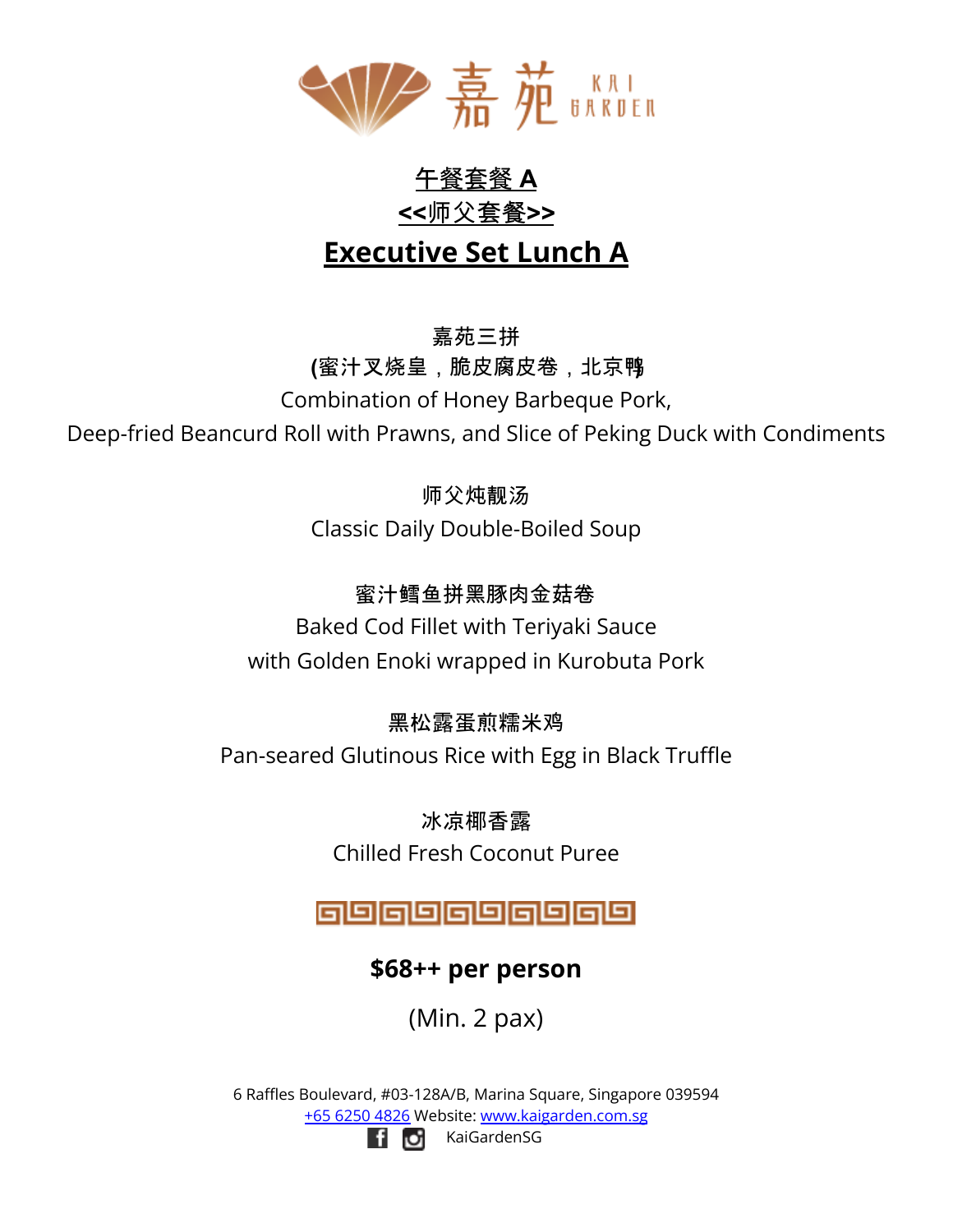

# 午餐套餐 **B <<**师父套餐**>> Executive Set Lunch B**

片鸭蝴蝶包拼清爽萝卜仔

Combination of Peking Duck Bun with Chilled Radish With Chef's Recipe

## 石锅花胶

Classic Fish Maw in Supreme Broth accompanied with Crispy Spring Roll served in Japanese Stone Pot

香煎日本黑豚肉

Pan-seared Japanese Kurobuta Pork

### 鲜带子黑松露烩粗米饭

Braised Rice in Black Truffle with Fresh Scallop

冰凉椰香露 Chilled Fresh Coconut Puree

# @@@@@@@@@@

## **\$88++ per person**

(Min. 2 pax)

6 Raffles Boulevard, #03-128A/B, Marina Square, Singapore 039594 +65 6250 4826 Website: [www.kaigarden.com.sg](http://www.kaigarden.com.sg) KaiGardenSGf of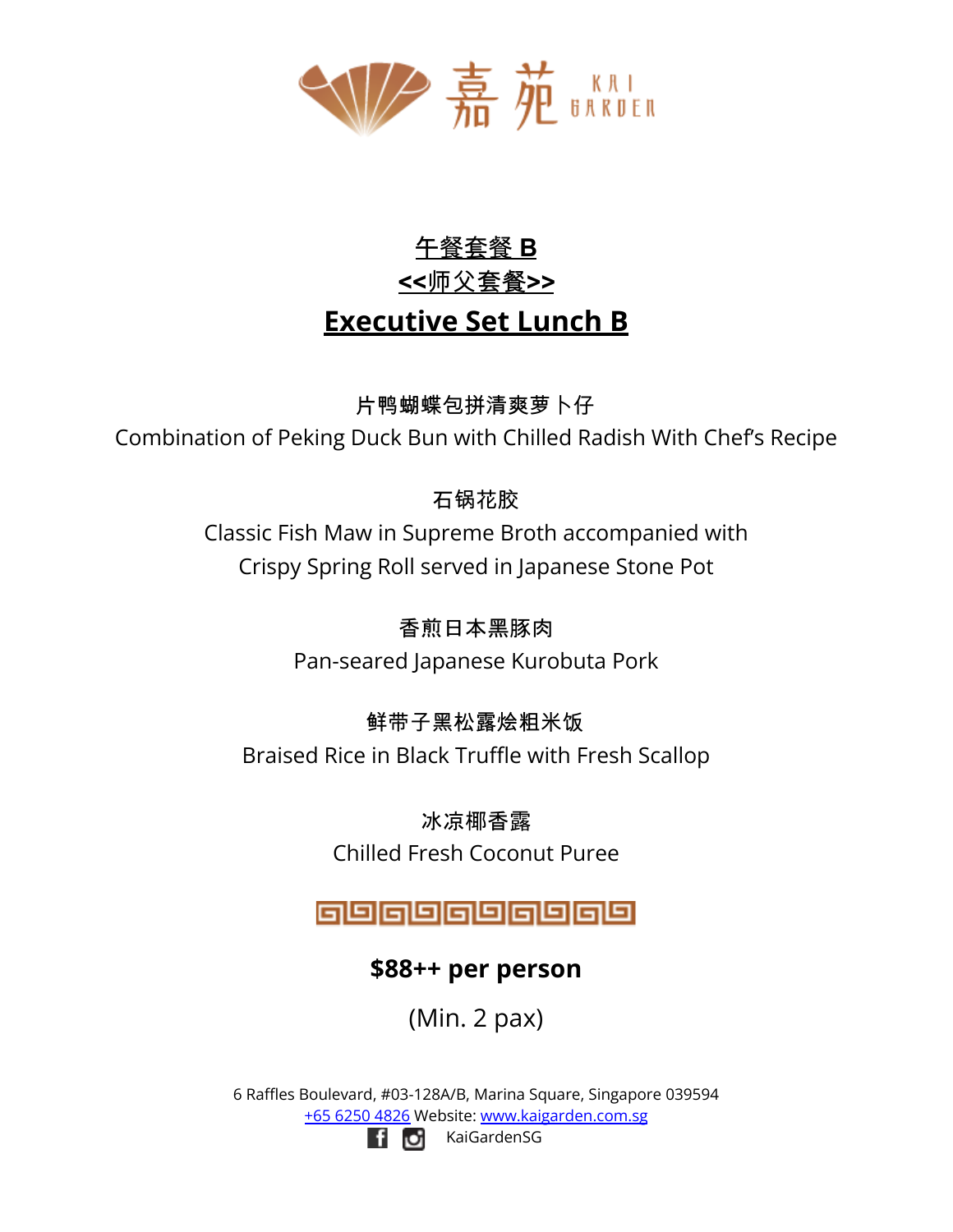

# 晚餐经典套餐 **A Set Dinner A**

叉烧皇伴沙律虾扒 Combination of Honey Barbeque Pork with Pan-seared Prawn Salad

### 骨胶原汤炖鱼翅

Braised Superior Shark's Fin with Collagen Superior Stock

### 馨香西班牙猪扒

Baked Spanish Kurobuta Pork with Dang Gui Sauce

# 海鲜葱油捞稻庭面

Stir-Fried Inada Noodle with Seafood in Spring Onion Sauce

冰凉椰香露 Chilled Fresh Coconut Puree

# 9989999899

## **\$108++ per person**

(Min. 2 pax)

6 Raffles Boulevard, #03-128A/B, Marina Square, Singapore 039594 +65 6250 4826 Website: [www.kaigarden.com.sg](http://www.kaigarden.com.sg)



KaiGardenSG